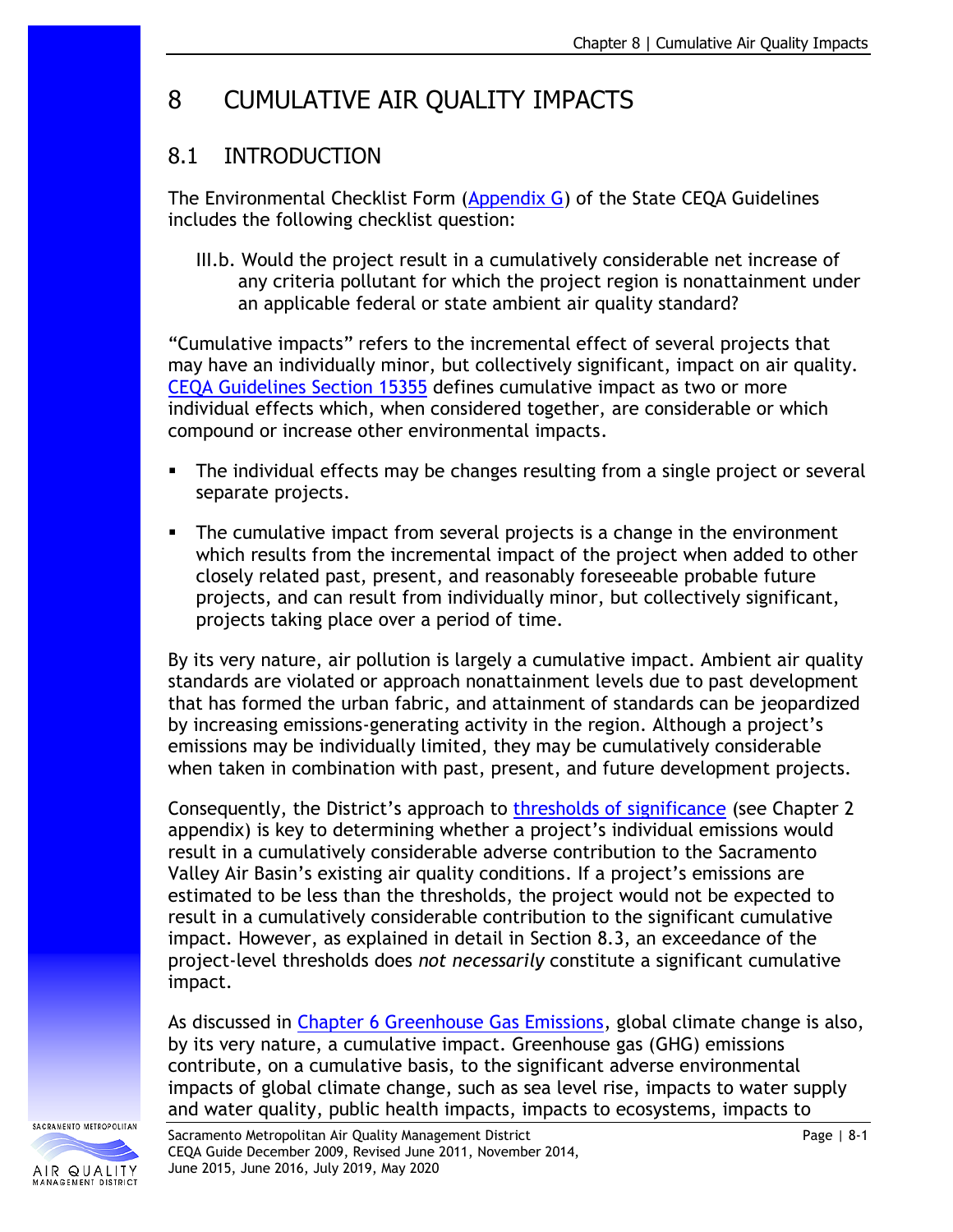agriculture, and other environmental impacts. No single project could generate enough GHG emissions to contribute noticeably to a change in the global average temperature, but the combination of GHG emissions from past, present, and future projects have contributed or can be expected to contribute substantially to the phenomenon of global climate change and its associated environmental impacts. See Chapter 6 for detailed guidance about analyzing and mitigating GHG emissions.

The objective of this chapter is to provide guidance for identifying when an individual project's increase in air pollutant emissions is cumulatively considerable.

# 8.2 ANALYSIS EXPECTATIONS

The District recommends that analyses of cumulative impacts to air quality include the following:

- The geographic context within which cumulative air quality impacts would occur from construction-generated emissions and project operations (e.g., state, regional, local);
- The air quality conditions of the project area (e.g., nonattainment, attainment, unclassified);
- A list or discussion of past, present, and reasonably foreseeable probable future projects producing related or cumulative impacts that affect air quality, including those projects outside the jurisdiction or control of the lead agency;
- **EXT** If the project itself would have significant or less-than-significant air quality impacts alone;
- **•** Whether the project is consistent with demographic projections (e.g., population, employment, vehicle miles traveled) assumed in the applicable air quality attainment plan;
- A significance determination about the project's potential for cumulative impacts, without mitigation; and
- A discussion of feasible mitigation necessary to reduce impacts and whether the mitigation would be sufficient to reduce impacts to a level that is less than cumulatively considerable or if the impact would remain significant and unavoidable.

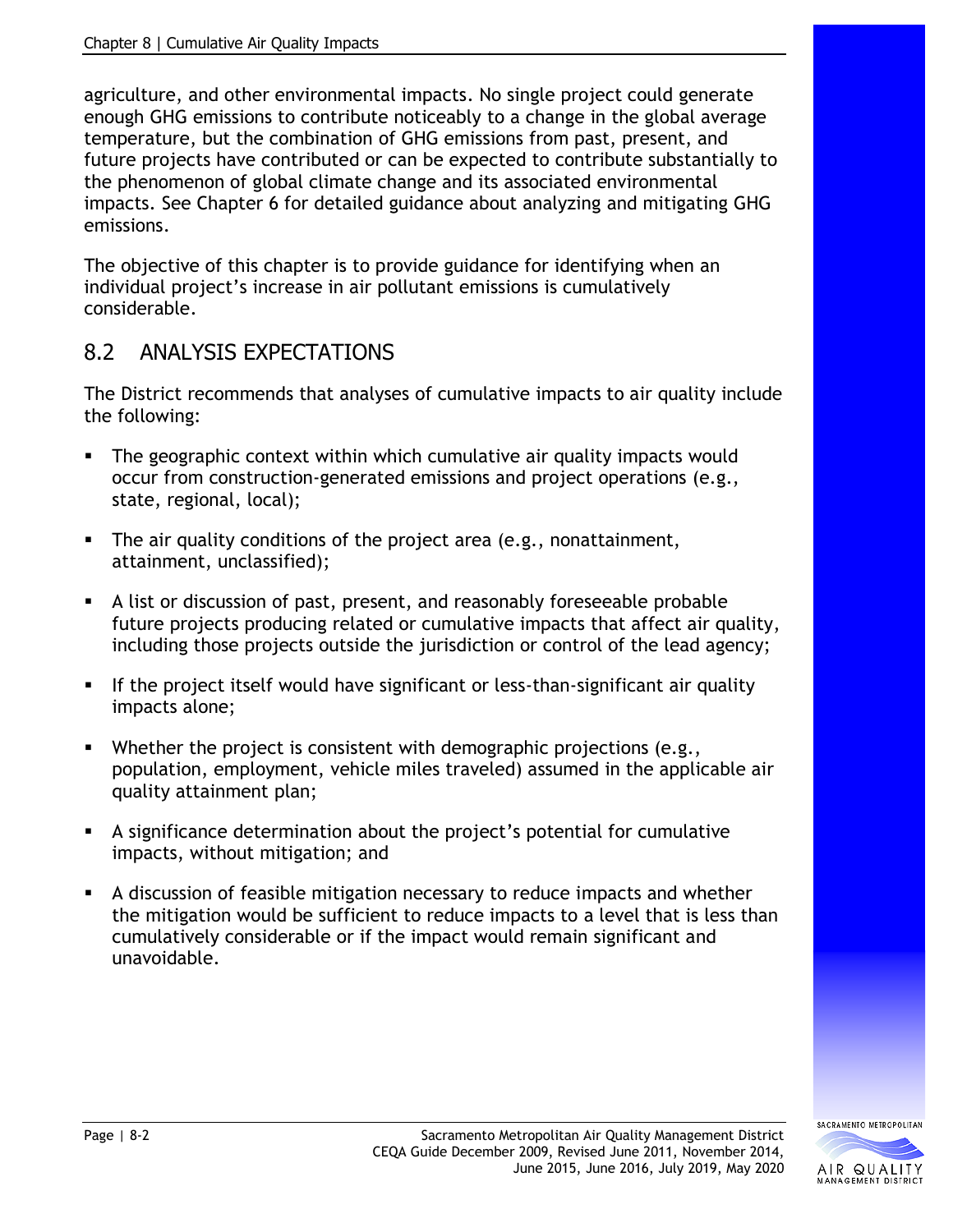# 8.3 SIGNIFICANCE CRITERIA FOR CUMULATIVE IMPACTS

### 8.3.1 NONATTAINMENT POLLUTANTS

#### **OZONE**

Sacramento County is designated nonattainment for the State 1-hour, State 8- hour, and the federal 8-hour [AAQS](http://www.arb.ca.gov/research/aaqs/aaqs2.pdf) for ozone. The plan for attaining the federal 8hour ozone [AAQS](http://www.arb.ca.gov/research/aaqs/aaqs2.pdf) as required by the Federal Clean Air Act (FCAA) is called the State Implementation Plan [\(SIP\)](http://www.arb.ca.gov/planning/sip/sip.htm). The regional component of the SIP is the Sacramento Regional Ozone Attainment Plan [\(OAP\)](http://www.airquality.org/air-quality-health/air-quality-plans), developed by the air districts in the Sacramento region to bring the region into attainment. The OAP accounts for projected increases in air pollutant emissions, including constructiongenerated emissions, resulting from regional growth anticipated in local land use plans such as general plans and regional transportation plans. Overall, the OAP must demonstrate that the increase in emissions will be more than offset through the implementation of control measures in the OAP that achieve at least three percent per year reduction in ozone precursor emissions.

Guidance for evaluating the cumulative contribution of ozone precursors from construction activity and operations is discussed in separate sections below.

#### Construction-Generated Emissions of Ozone Precursors

The District recommends that lead agencies follow the framework below when making a determination of cumulative air quality impacts for constructiongenerated ozone precursor emissions:

- 1) Project-level significance: Would the project construction result in emissions that exceed the applicable ozone precursor project-level [thresholds of significance?](http://www.airquality.org/Businesses/CEQA-Land-Use-Planning/CEQA-Guidance-Tools)
	- a. If no, the project construction would not be considered cumulatively considerable, and would be **less than significant** for this cumulative impact.
	- b. If yes, implement mitigation measures identified in [Chapter 3](http://www.airquality.org/Businesses/CEQA-Land-Use-Planning/CEQA-Guidance-Tools) for reducing construction-generated  $NO<sub>X</sub>$  emissions, including payment into the District's Construction Mitigation Fee Program if necessary. If construction-generated  $NO<sub>X</sub>$  emissions can be reduced or offset below 85 lbs./day with mitigation, the project would not be considered cumulatively considerable, and would be **less than significant** for this cumulative impact. If construction-generated NO<sub>X</sub> emissions cannot be mitigated or offset below 85 lbs./day, the project would substantially contribute to this **significant** air quality impact.

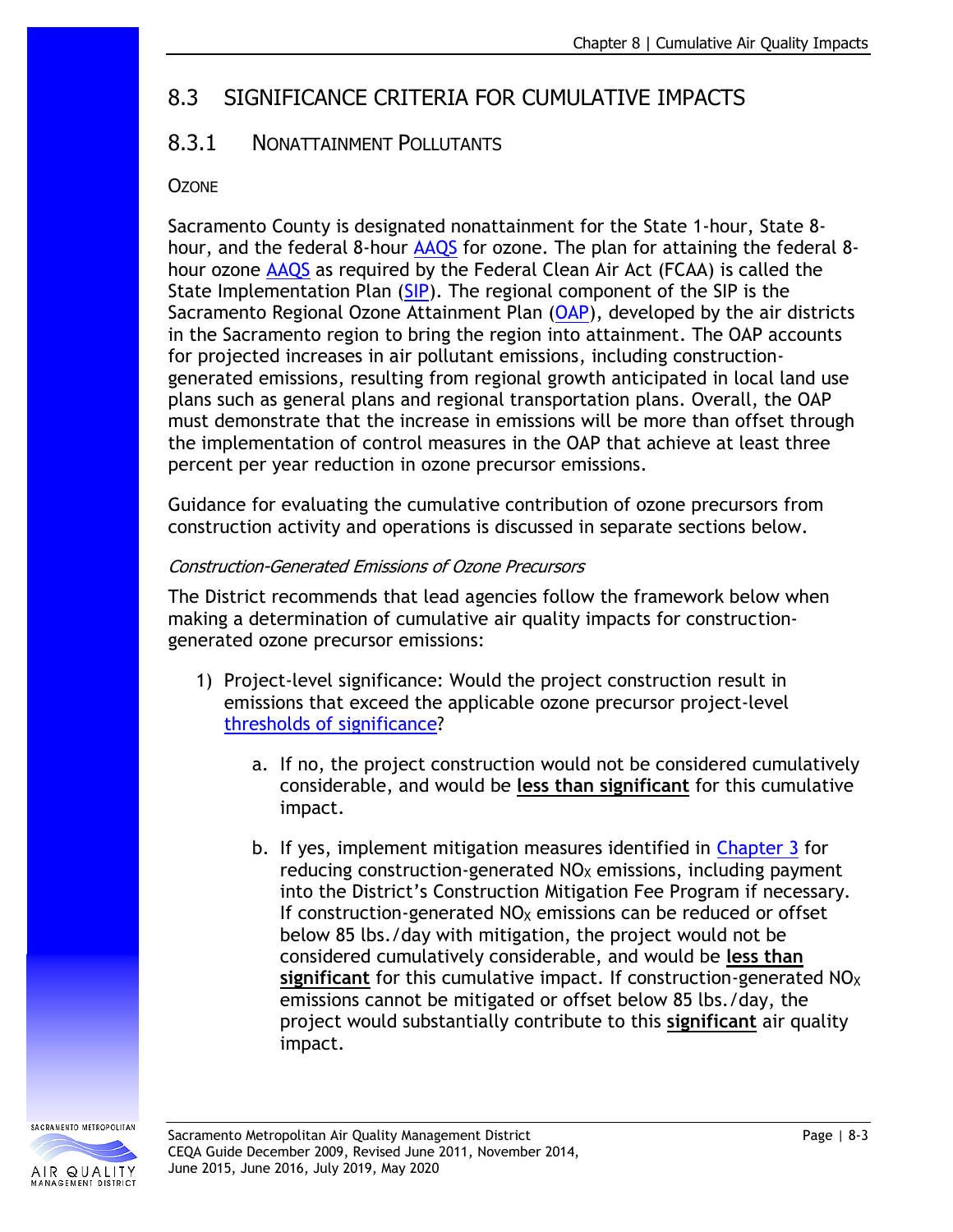#### Operational Emissions of Ozone Precursors

The District recommends that lead agencies follow this framework when making a determination of cumulative air quality impacts for operational emissions:

- 1) Project-level significance: Would the project result in emissions that exceed the applicable ozone precursor project-level thresholds?
	- a. If no, the project would not be considered cumulatively considerable, and would be **less than significant** for this cumulative impact.
	- b. If yes, proceed to step 2.
- 2) OAP/SIP consistency: Would the project involve a change in a land use designation established by the applicable local land use plan and/or general plan?
	- a. If no, the project would not be considered cumulatively considerable, and would be **less than significant** for this cumulative impact.
	- b. If yes, proceed to step 3.
- 3) Is the existing land use designation part of a general plan, local land use plan or regional transportation plan that was adopted prior to the time the most current ozone attainment plan emissions baseline assumptions were developed? Coordination with the District and the Sacramento Area Council of Governments (SACOG) may be necessary to answer this question.
	- a. If no, the development of the project site is not accounted for in the emissions budget contained in the OAP/SIP and is thereby inconsistent with the OAP/SIP. The project would be expected to result in a substantial contribution to this **significant** air quality impact.
	- b. If yes, proceed to step 4.
- 4) Would the project's total emissions and/or emissions per capita be less than or equal to those that would result from buildout of the existing land use designation?
	- a. If no, the project would substantially contribute to this **significant** air quality impact.
	- b. If yes, the project would not conflict with the emissions budget in the OAP/SIP. This impact would be considered less than cumulatively considerable, and **less than significant**.

If the lead agency finds that any of these conditions for cumulatively considerable impacts are met and cannot be mitigated below the significance level, then a determination of significant cumulative air quality impacts must be made.

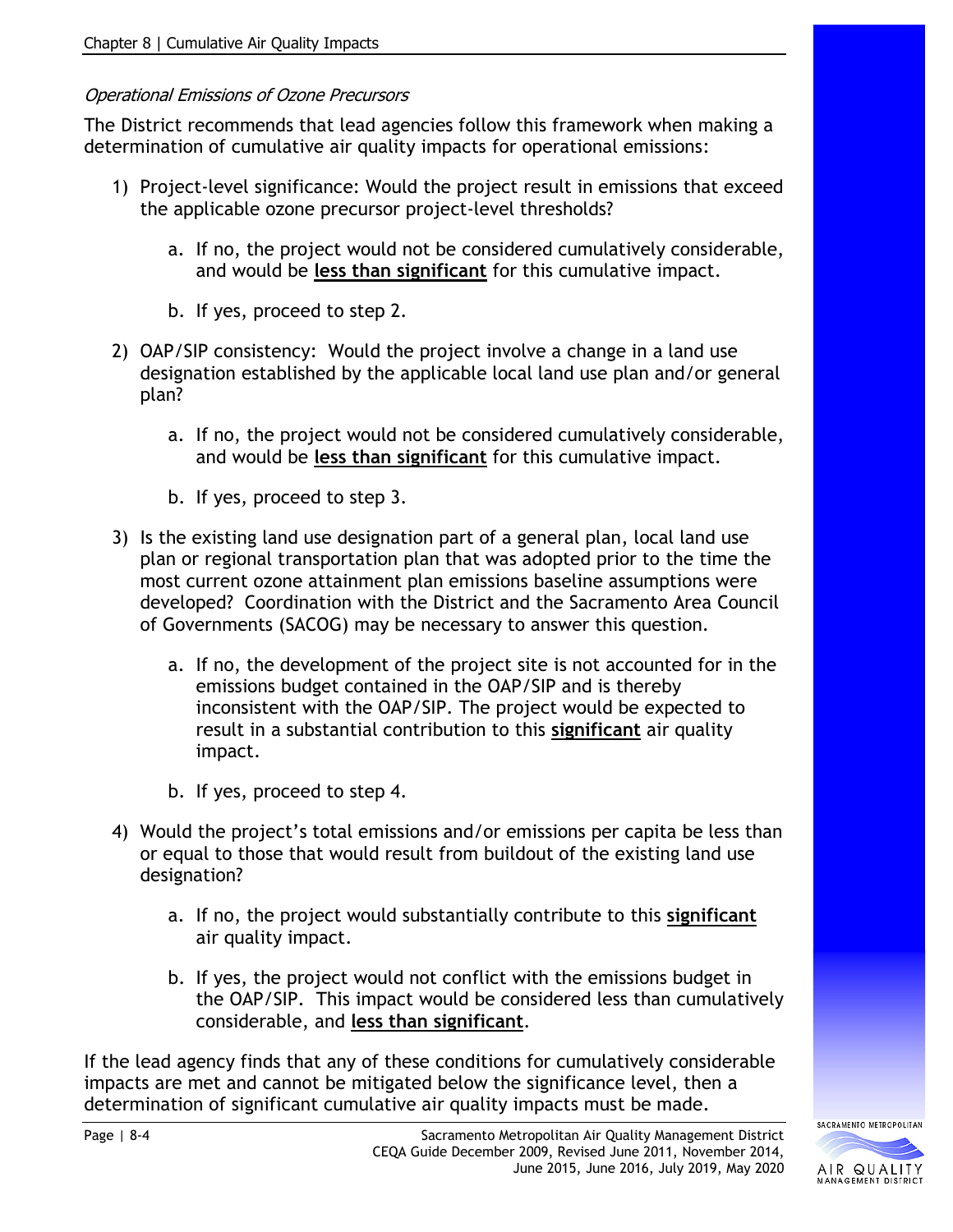#### PARTICULATE MATTER

#### Construction-Generated Emissions of Particulate Matter

The District has adopted thresholds of significance to maintain and/or attain the federal  $PM_{10}$  and  $PM_{2.5}$  standards and to strive to meet the state standards. PM directly emitted from a project is generally regarded as having regional and localized impacts; however,  $PM_{10}$  and  $PM_{2.5}$  are the largest concern during construction (e.g., site preparation phase) of a proposed project.

The District recommends that lead agencies follow this framework when making a determination of cumulative air quality impacts from construction-generated PM emissions:

1) Project-level significance: Would the project result in emissions that exceed the applicable PM10 and PM2.5 project-level [thresholds of significance?](http://www.airquality.org/Businesses/CEQA-Land-Use-Planning/CEQA-Guidance-Tools)

a. If no, proceed to step 2.

b. If yes, proceed to step 3.

- 2) Would the project incorporate basic construction emissions control practices (see [Chapter 3\)](http://www.airquality.org/Businesses/CEQA-Land-Use-Planning/CEQA-Guidance-Tools)?
	- a. If no, the project would substantially contribute to this **significant** air quality impact. Implement basic construction emissions control practices to minimize cumulative impacts from fugitive dust.
	- b. If yes, the project would not be considered cumulatively considerable, and would be **less than significant** for this cumulative impact.
- 3) Would the project incorporate all feasible mitigation measures to reduce PM<sup>10</sup> and PM2.5 emissions below the thresholds of significance (including enhanced on-site exhaust and fugitive dust control practices and mitigation fees)?
	- a. If no, the project would substantially contribute to this **significant** air quality impact. Implement all feasible mitigation measures and proceed to step 4.
	- b. If yes, the project would not be considered cumulatively considerable, and would be **less than significant** for this cumulative impact.
- 4) Would construction activity occur near sensitive receptors?
	- a. If no, implement all feasible mitigation measures so the project would not be considered cumulatively considerable, and would be **less than significant** for this cumulative impact.



SACRAMENTO METROPOLITAN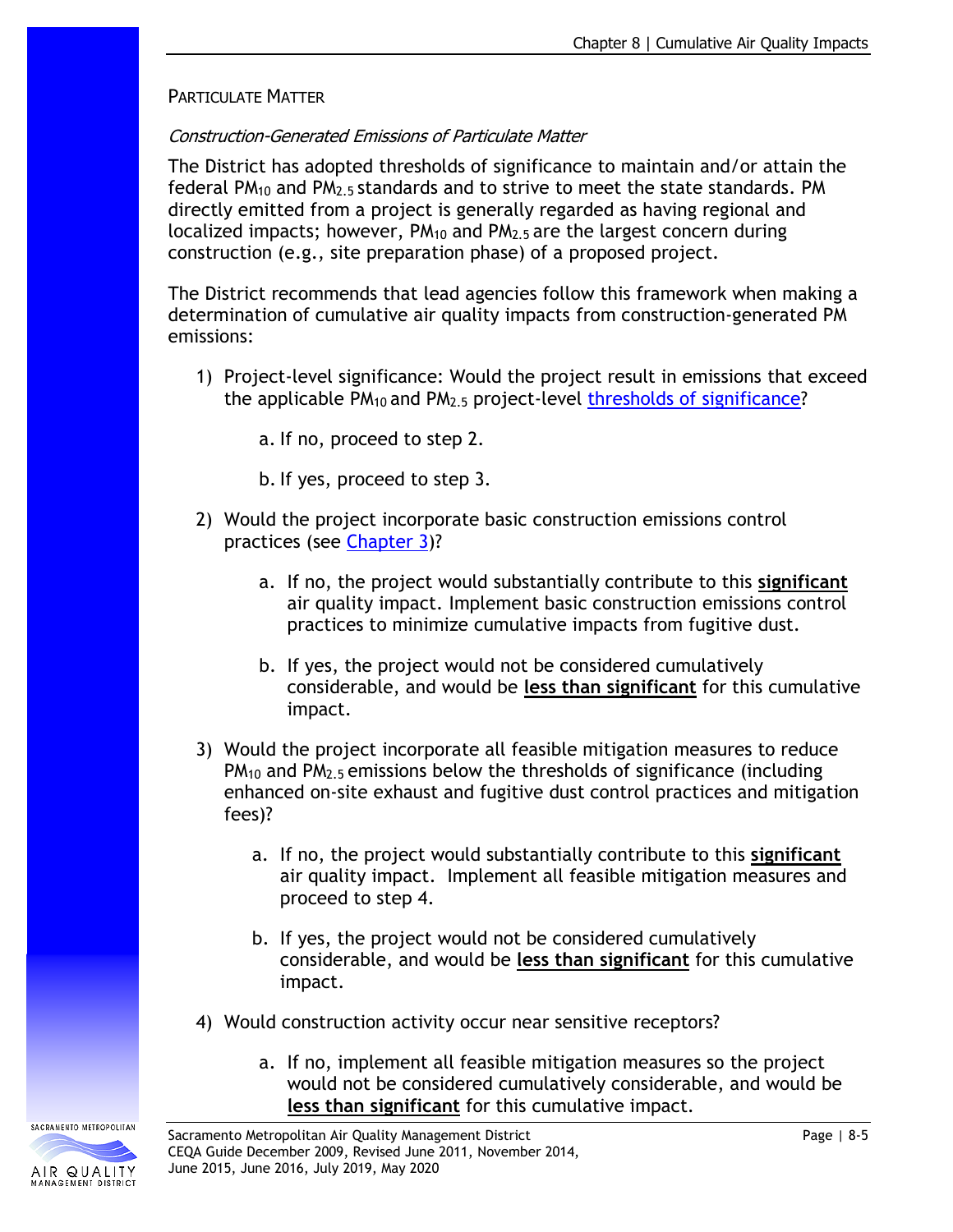- b. If yes, proceed to step 5.
- 5) If PM<sub>10</sub> and PM<sub>2.5</sub> emissions from the project are greater than the thresholds of significance and the project is near sensitive receptors, would the project result in short-term construction generated  $PM<sub>10</sub>$  or  $PM<sub>2.5</sub>$  emissions levels that would exceed the AAQS?
	- a. If no, the project would not be considered cumulatively considerable, and would be **less than significant** for this cumulative impact.
	- b. If yes, the project would substantially contribute to this **significant** air quality impact.

#### Operational Emissions of Particulate Matter

The main source of direct, operational PM emissions in Sacramento is residential fuel combustion, while indirect, or precursor PM operational emissions from a project are mainly from mobile sources. Residential fuel combustion is controlled by [District Rules 417 and 421,](http://www.airquality.org/rules/index.shtml) and therefore the CEQA review of PM focuses on mobile source emissions. The District's thresholds of significance for  $PM_{10}$  and  $PM_{2.5}$ are in place to reduce the PM contribution from new development, including cumulative contributions.

The District recommends that lead agencies follow this framework when making a determination of cumulative air quality impacts for operational PM emissions:

- 1) Project-level significance: Would the project result in emissions that exceed the applicable PM project-level thresholds? (NOTE: best [management practices](http://www.airquality.org/Businesses/CEQA-Land-Use-Planning/CEQA-Guidance-Tools) for operational PM are required to be included in the project for the non-zero threshold to be used.)
	- a. If no, the project would not be considered cumulatively considerable, and would be **less than significant** for this cumulative impact.
	- b. If yes, proceed to step 2.
- 2) PM attainment plan consistency: Would the project involve a change in a land use designation established by the applicable local land use plan and/or general plan?
	- a. If no, the project would not be considered cumulatively considerable, and would be **less than significant** for this cumulative impact.
	- b. If yes, proceed to step 3.
- 3) Is the existing land use designation part of a general plan, local land use plan or regional transportation plan that was adopted prior to the time the PM attainment plan emissions baseline assumptions were developed?

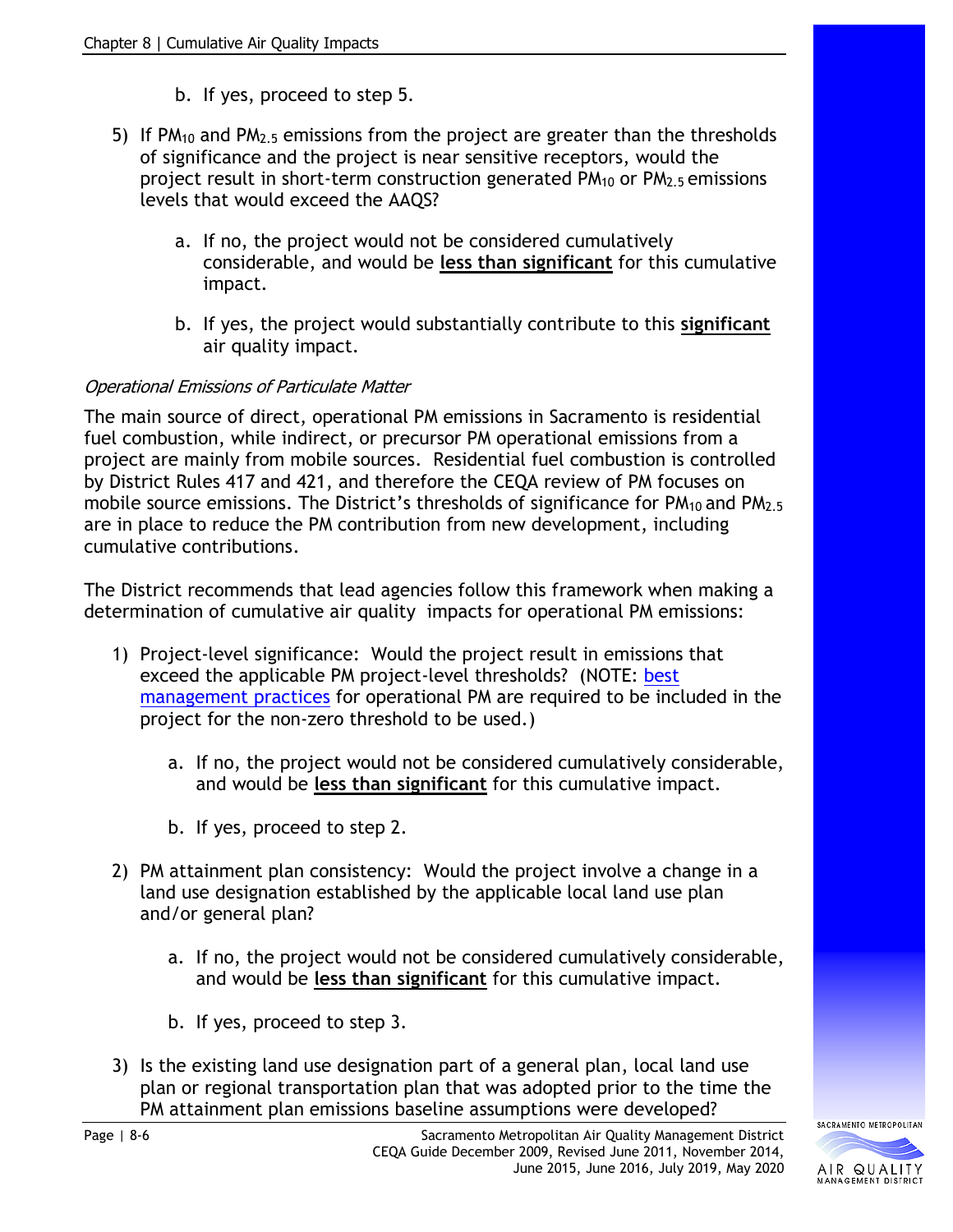Coordination with the District and SACOG (Sacramento Area Council of Governments) may be necessary to answer this question.

- a. If no, the development of the project site is not accounted for in the emissions budget contained in the PM attainment plan and is thereby inconsistent with the PM attainment plan. The project would be expected to result in a substantial contribution to this **significant** air quality impact.
- b. If yes, proceed to step 4.
- 4) Would the project's total emissions and/or emissions per capita be less than or equal to those that would result from build out of the existing land use designation?
	- a. If no, the project would substantially contribute to this **significant** air quality impact.
	- b. If yes, the project would not conflict with the emissions budget in the PM attainment plan. This impact would be considered less than cumulatively considerable, and **less than significant**.

If the lead agency finds that any of these conditions for cumulatively considerable impacts are met and cannot be mitigated below the significance level, then a determination of significant cumulative air quality impacts must be made.

In summary, development projects in Sacramento County that result in an increase in operational emissions above those assumed in regional air quality plans are considered to contribute to cumulative air quality impacts unless mitigated.

### 8.3.2 ATTAINMENT POLLUTANTS

For pollutants for which the region is in attainment, such as sulfur dioxide (SO<sub>2</sub>), nitrogen dioxide (NO<sub>2</sub>), and carbon monoxide  $(CO)^1$  there is no air quality plan that addresses growth in emissions of these pollutants. The following pollutant-specific criteria apply for determining the significance of cumulative impacts.

#### CARBON MONOXIDE

In general, CO is not considered to be a regionally significant pollutant that would have a cumulative impact. Because the region is in attainment for CO, a cumulatively significant impact does not already exist. A project would not be considered cumulatively significant for CO if the project is not significant for project-level emissions.

Sacramento Metropolitan Air Quality Management District National Communication of Page | 8-7 CEQA Guide December 2009, Revised June 2011, November 2014, June 2015, June 2016, July 2019, May 2020

SACRAMENTO METROPOLITAN

<sup>&</sup>lt;sup>1</sup> As of June 1, 2018, Sacramento completed its 20-year federal 8-hour CO maintenance plan.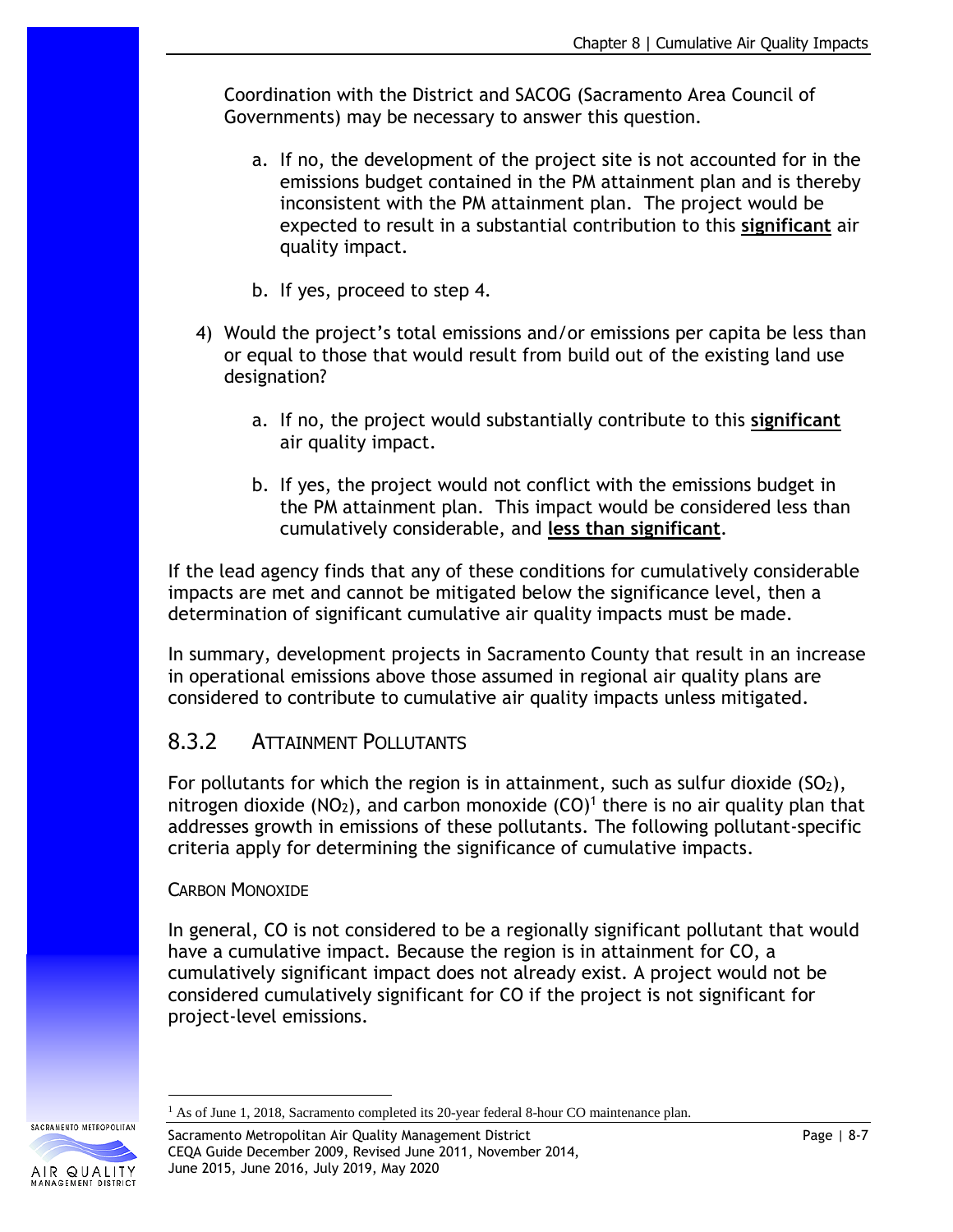### SULFUR DIOXIDE AND NITROGEN DIOXIDE

SO<sup>2</sup> and NO<sup>2</sup> can also contribute to area-wide PM emissions by transforming sulfate and nitrate into particulate aerosols. No readily available model exists for predicting the combined ambient effects of PM,  $SO<sub>2</sub>$ , and  $NO<sub>2</sub>$  emissions. A project would not be considered cumulatively significant for  $SO<sub>2</sub>$  and  $NO<sub>2</sub>$  if the project is not significant for project-level emissions.

### 8.3.3 TOXIC AIR CONTAMINANTS

Emissions of toxic air contaminants (TACs) generally have localized effects. Because the District's [threshold of significance](http://www.airquality.org/Businesses/CEQA-Land-Use-Planning/CEQA-Guidance-Tools) (see Chapter 2 appendix) for health risk exposure from stationary source TACs is based on the incremental increase in health risk from a project's TAC emissions, the District considers implementation of the project-level mitigation requirements to be sufficient for a finding of less than cumulatively considerable for cumulative impacts of TACs. However, to make this finding, it is assumed that the project is in compliance with all applicable emission limits and mitigation measures required by the U.S. Environmental Protection Agency (EPA), the California Air Resources Board (ARB), District rules and regulations, and local ordinances. Therefore, the project-level threshold of significance for evaluating stationary source TACs generated by a project should also be used to determine whether a project's stationary source TAC emissions are cumulatively considerable.

### 8.3.4 GREENHOUSE GAS EMISSIONS

As described above, GHG emissions, and their associated contribution to climate change, are inherently a cumulative impact. Therefore, project-level impacts of GHG emissions are treated as cumulative impacts. For instructions on analysis of project-level GHG impacts, see [Chapter 6.](http://www.airquality.org/Businesses/CEQA-Land-Use-Planning/CEQA-Guidance-Tools) For instructions on analysis of general and area plan-level GHG impacts, see [Chapter 9.](http://www.airquality.org/Businesses/CEQA-Land-Use-Planning/CEQA-Guidance-Tools)

# 8.4 ANALYSIS PROCEDURES

The lead agency or project applicant should refer to the analyses outlined in Chapters 3, 4, 5, 6, and 9 to assist in determining if any of the significance criteria listed above would be exceeded. If necessary, mitigation measures that can reduce the impacts to below the significance level are listed in those chapters.

# 8.5 MITIGATION

This section describes what the District considers to be feasible mitigation in light of existing regulations and research. Our understanding about mitigation and its effectiveness changes over time, as more refined analyses and emission reduction technologies become available. Project planners and environmental document preparers are urged to contact the District as early as possible in the planning stages of a project to obtain information regarding the latest mitigation methods